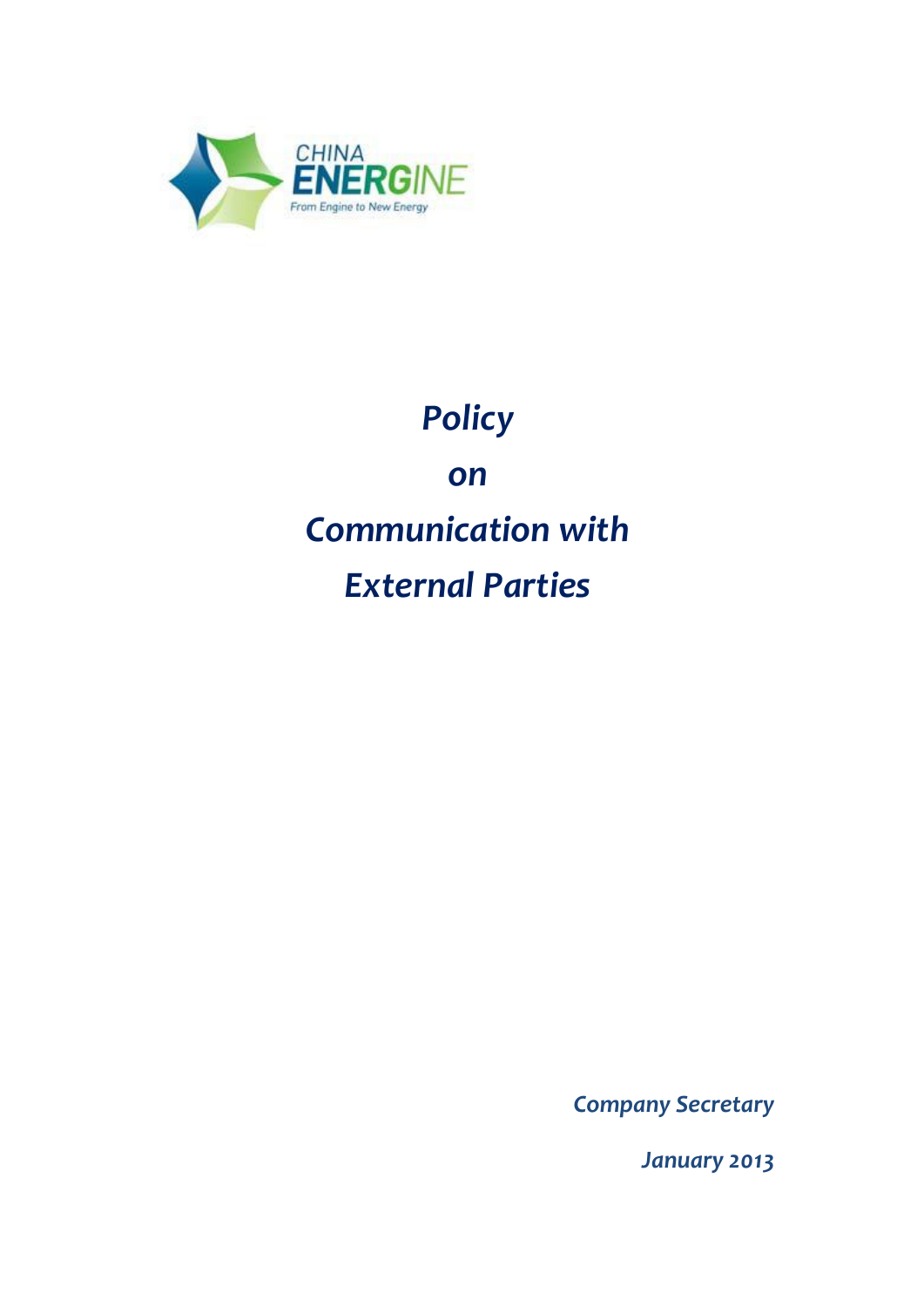# **CHINA ENERGINE GROUP POLICY ON COMMUNICATION WITH EXTERNAL PARTIES**

#### **Dealing with media speculation, market rumours and analysts' reports**

- 1. The Chairman, the Chief Executive, the Executive Vice President, the Financial Controller and the Company Secretary are the only directors and senior executive being charged with the responsibility for communication with parties outside the Company. Other directors and/or executives should be prohibited from communicating information except on the occasion that they are nominated by Chairman or otherwise on an ad hoc basis.
- 2. The directors and senior management are generally under no obligation to respond to media speculation, market rumours or analysts' reports. However, if the Company has inside information<sup>1</sup> and relies on a Safe Harbour<sup>2</sup> to withhold disclosure subject to the preservation of confidentiality, the existence of media speculation, market rumours or analysts' reports about the Company might indicate that matters intended to be kept confidential have leaked. In particular, where media speculation, market rumours or analysts' reports are largely accurate and the information underlying the speculation, rumours or reports constitutes inside information, it is likely that confidentiality has been lost, thus the Safe Harbour falls away and public disclosure is required. Accurate and extensive rumours and media speculation, even where included in analysts' reports, are unlikely to represent information that is generally known and accordingly disclosure by the Company Secretary is necessary.
- 3. If the Company does not have inside information but media reports or market rumours carry false or untrue information, the directors and senior management are not obliged

*(a) is about –* 

 $\overline{a}$ 

*(i) the corporation;* 

*(ii) a shareholder or officer of the corporation; or* 

- *(iii) the listed securities of the corporation or their derivatives; and*
- *(b) is not generally known to the persons who are accustomed or would be likely to deal in the listed securities of the corporation but would if generally known to them be likely to materially affect the price of the listed securities.*"

<sup>&</sup>lt;sup>1</sup> "Inside information" refers to section  $307A(1)$  of the Securities and Futures Ordinance (hereafter referred to as "the SFO"), where it states that ""inside information", in relation to a listed corporation, means specific information that $-$ 

 $2^{\circ}$  "Safe Harbour" refers to the Safe Harbour Provisions as set out in section 307D of the SFO.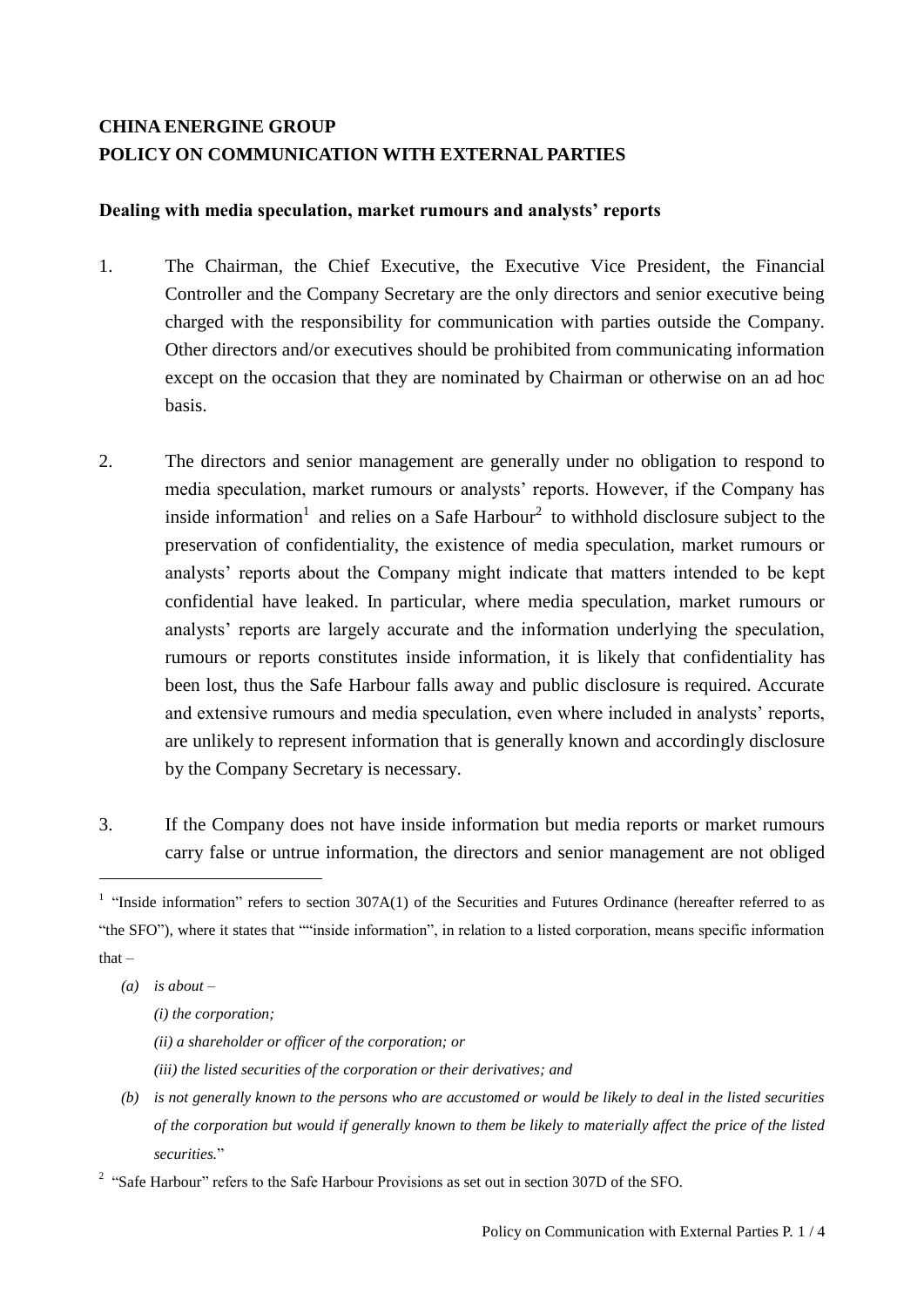to make further disclosure under the SFO. This notwithstanding, under the Rules Governing the Securities Listed on the Stock Exchange of Hong Kong Limited ("the Listing Rules"), the Stock Exchange of Hong Kong Limited ("the Exchange") may require the Company to provide disclosure or clarification beyond that required by the SFO, for example the issue of a negative announcement to confirm that a rumour is false. The fact that the Company Secretary on behalf of the Company issues an announcement as requested by the Exchange for the purposes of the Listing Rules would not in itself imply that the Company has failed to meet the disclosure obligation for inside information under the SFO. If the Company wishes to respond to rumours, the Company should do so by making a formal announcement, rather than making a remark to a single publication or by way of a press release. This will ensure that the whole market is equally and properly informed.

- 4. The directors and senior management should ensure that no inside information is given when answering an analyst's questions or reviewing an analyst's draft report. It is inappropriate for a question to be answered, or draft report corrected, if doing so involves providing inside information. When analysts visit the Company, care should be taken to ensure they do not obtain inside information.
- 5. In some circumstances, the directors and senior management do not have inside information but an analyst's report contains errors or misinterpretations by, for example, using out of date data, or misreading or misinterpreting historical information of the Company especially where the Company's business is complex and / or comprised many different divisions. In such cases, unless the directors and senior management knows of inside information relevant to the analyst's report which has not been disclosed, strictly speaking the directors and senior management are not obliged to make a correction or clarification under the SFO. It may nevertheless be appropriate, as a matter of good practice, for the Company to clarify historical information and correct any factual errors in the analyst's assumptions which are significant to the extent that they may mislead the market, provided any clarification is confined to drawing the analyst's attention to information that has already been made available to the market. If the directors and senior management become aware of inside information that would correct a fundamental misconception in the report, public disclosure of such information would be necessary. Nonetheless, the directors and senior management are under no legal obligation to track reports prepared by third parties.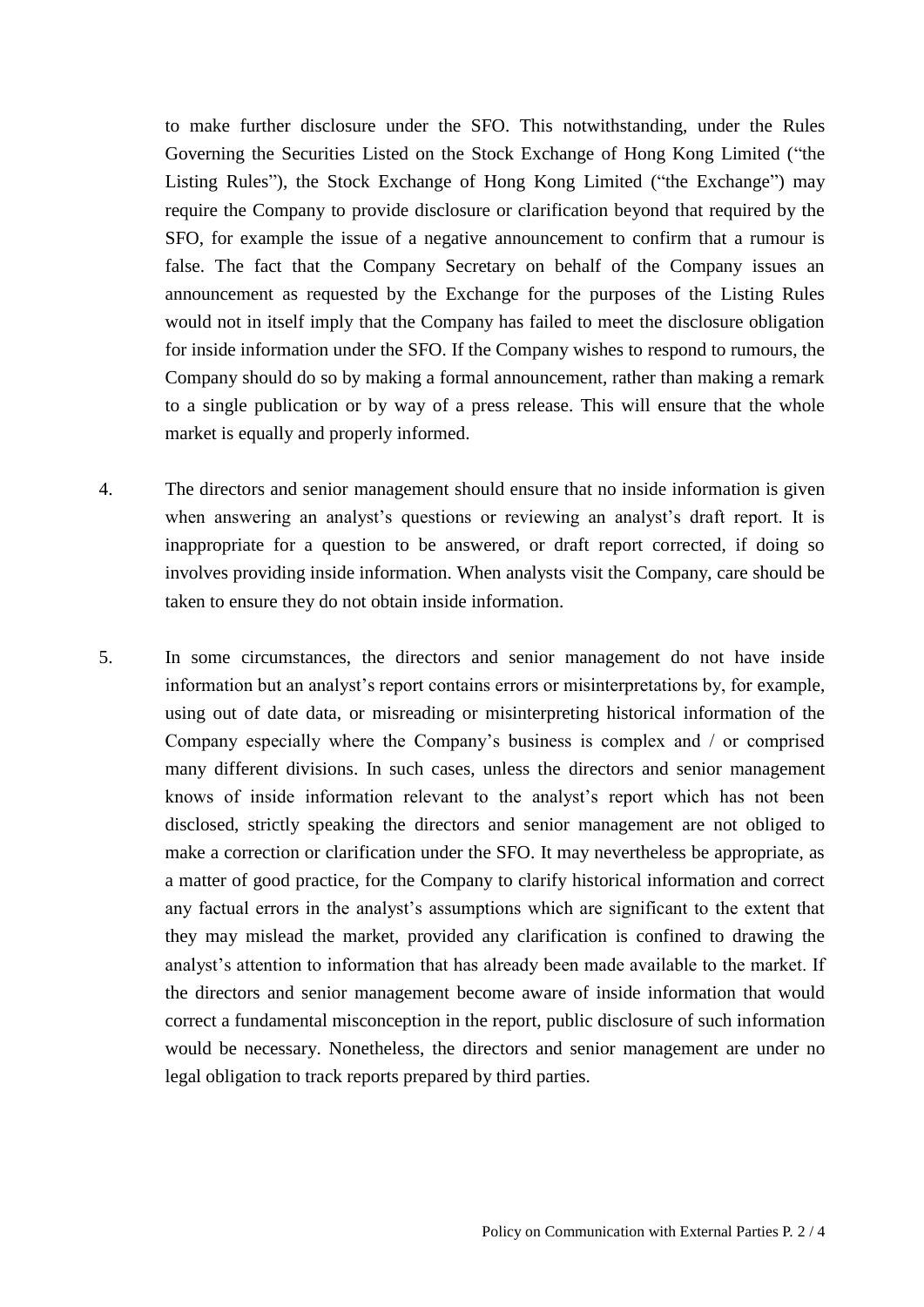#### **6. Conduct of meetings with analysts**

- 6.1. There must be at least two officers in capacity of directors or senior management to have meeting with analysts in effort to avoid any concerns or risk of being misinterpreted or mistakenly accused of providing inside information following meetings with analysts. Should the officers have concerns in ascertaining inside information for the purposes of not divulging them to the analysts, the meeting could only be held when the Company Secretary also joins the meeting as the adviser and compliance officer thereon in ensuring that no inside information be supplied to the analysts.
- 6.2. All discussions in the meeting with analysts or public conference must be recorded by the Company Secretary or his designates.
- 6.3. The directors may consider opening up such meetings to the press and the public, or announcing in advance the fact of an analyst meeting and, where inside information is to be made public, publishing at the same time as the information is to be disclosed as required by the SFO.

# **7. Questions from analysts and correction of analysts' forecasts**

- 7.1. All of the inside information answered to analysts by directors and senior management must only be confined to those already disclosed in the announcements, circulars and reports published.
- 7.2. All unpublished inside information (via announcements, circulars and reports) and potential inside information are not to be supplied to any outside parties, with special emphasis on the dissemination of any unpublished financial figures.
- 7.3. "No comments" shall be the only answer given by directors and senior management for other unpublished inside information to avoid their dissemination.
- 7.4. Where any information is incorrectly interpreted by analysts and is materially incorrect, the directors and senior management is to ask the analysts to correct it immediately.